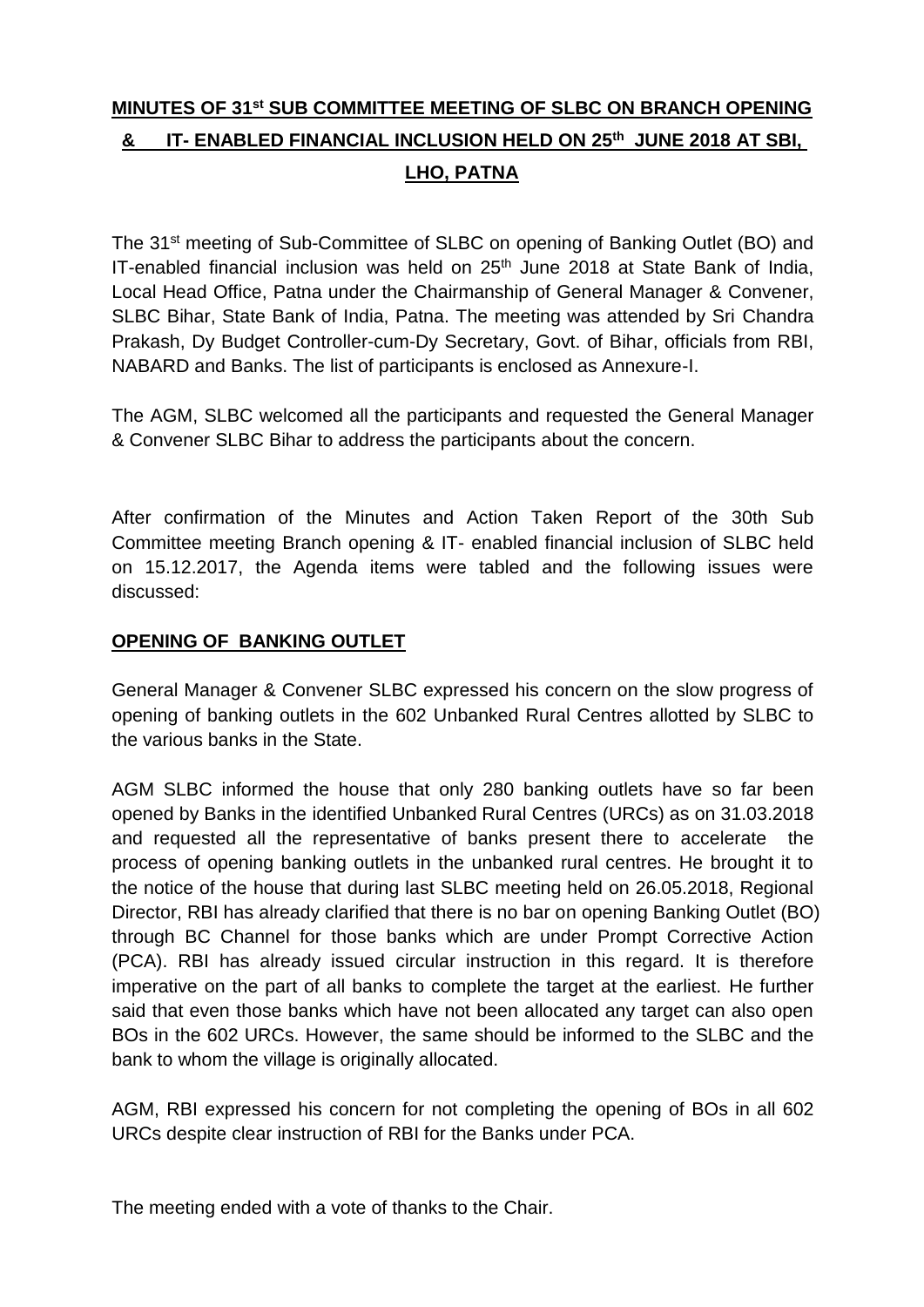## **ACTION POINTS OF 31ST SUB COMMITTEE MEETING OF SLBC ON OPENING OF BANKING OUTLET (BO) & IT ENABLED FINANCIAL INCLUSION HELD ON 25.06.2018**

| Sr.No.       | <b>Action point</b>                                                                                                                                                       | <b>Action to be taken</b><br>by |
|--------------|---------------------------------------------------------------------------------------------------------------------------------------------------------------------------|---------------------------------|
|              | Banks to initiate suitable steps to achieve the target<br>of Banking Outlet (BO) opening in identified URCs.                                                              | <b>All concerned Banks</b>      |
| $\mathbf{2}$ | Banks which have not been allotted any target<br>should also explore the potential of opening banking<br>outlets in 602 URCs and should advise to SLBC<br>about the same. | All concerned Banks             |

**>>>>>><<<<<<**